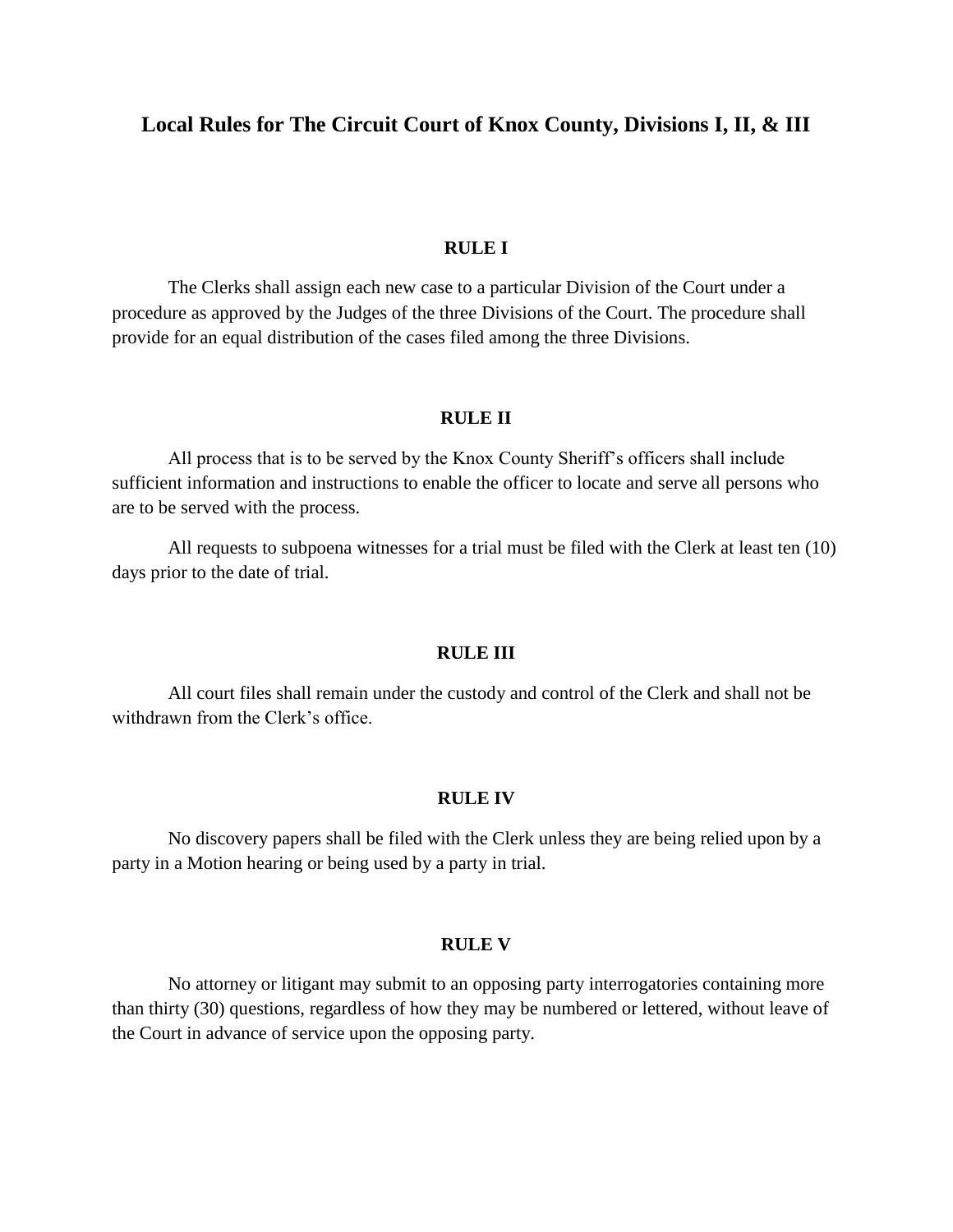#### **RULE VI**

All Motions to Compel discovery will be accompanied by a proposed Order which will be entered ten (10) calendar days after filing unless the adverse party requests in writing a hearing prior to the expiration of the ten (10) day period.

#### **RULE VII**

Motions may be decided by the Court without oral argument. If counsel or *pro se* party is unavailable upon a day which a Motion is set for oral argument, such counsel or *pro se* party shall obtain another date acceptable to the Court and all other counsel, and shall submit an order before the date of the scheduled hearing approved by all counsel and *pro se* parties setting the Motion for hearing on such alternate date.

#### **RULE VIII**

Appeals from the General Sessions Court or from a Municipal Court will be dismissed and the decision of the lower Court reinstated if the appealing party fails to appear on the date the appeal is set for trial.

### **RULE IX**

At the opening and closing of each session of the Court, all persons in the courtroom not limited by physical condition will stand and will remain standing until the Court is formally opened or closed by the Court Officer.

Attorney and parties acting *pro se* shall stand while addressing the Court or questioning witnesses unless excused by the Court because of physical or health conditions.

The area between the bench and the bar in the courtroom is for the use of the litigants and counsel in the cases being considered by the Court. Any staff or others assisting counsel should notify the Court Officer so that the first row behind the bar can be made available for their use.

# **RULE X**

The Clerk shall set cases on the trial dockets on such dates and in such number and order, as the Judge of each Division of the Court shall specify.